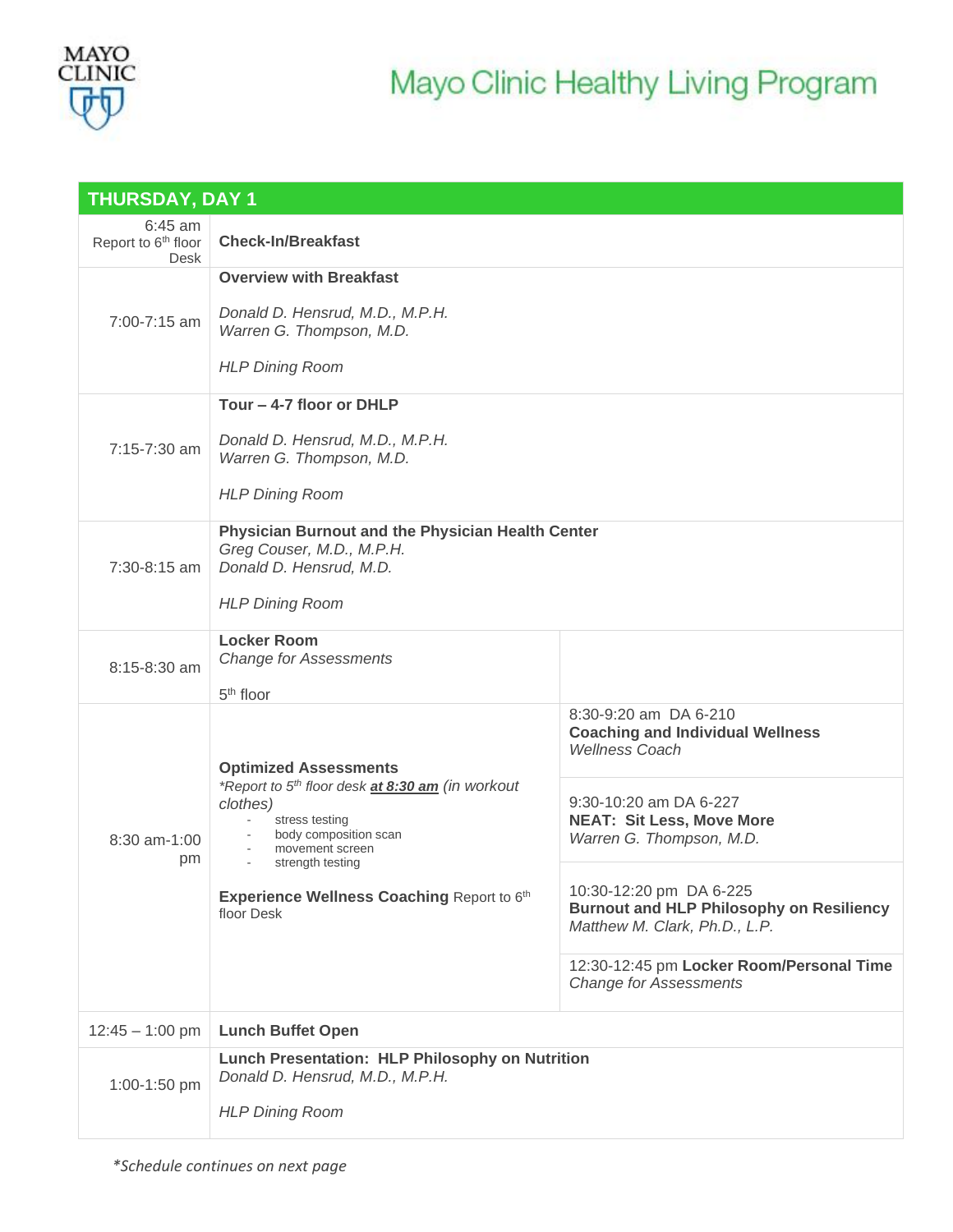| $1:50 - 2:00$ pm     | Transition                                                                                                                              |                                                                                                                                                                                                                                           |  |  |
|----------------------|-----------------------------------------------------------------------------------------------------------------------------------------|-------------------------------------------------------------------------------------------------------------------------------------------------------------------------------------------------------------------------------------------|--|--|
| 2:00 pm - 6:30<br>pm | 2:00-2:30 p.m. Personal Time                                                                                                            |                                                                                                                                                                                                                                           |  |  |
|                      | 2:30-3:20 pm DA 6-227<br><b>NEAT: Sit Less, Move More</b><br>Warren G. Thompson, M.D.                                                   | 2:00 pm Optimized Assessments<br>*Report to 5 <sup>th</sup> floor desk at 2:00 pm (in workout<br>clothes)<br>stress testing<br>body composition scan<br>movement screen<br>strength testing<br>Experience Wellness Coaching Report to 6th |  |  |
|                      | 3:30-5:20 pm DA 6-225<br><b>Burnout and HLP Philosophy on Resiliency</b><br>Matthew M. Clark, Ph.D., L.P.                               |                                                                                                                                                                                                                                           |  |  |
|                      | 5:30-6:20 pm DA 6-210<br><b>Coaching and Individual Wellness</b><br><b>Wellness Coach</b>                                               | floor Desk                                                                                                                                                                                                                                |  |  |
| 6:30 pm              | Adjourn / Locker room / Personal Time until 7:00 pm                                                                                     |                                                                                                                                                                                                                                           |  |  |
| <b>FRIDAY, DAY 2</b> |                                                                                                                                         |                                                                                                                                                                                                                                           |  |  |
|                      | <b>Breakfast</b>                                                                                                                        |                                                                                                                                                                                                                                           |  |  |
| 7:00-7:30 am         | <b>HLP Dining Room</b>                                                                                                                  |                                                                                                                                                                                                                                           |  |  |
| 7:30-8:20 am         | <b>Nutrition Controversies</b><br>Donald D. Hensrud, M.D., M.P.H.<br><b>HLP Dining Room</b>                                             |                                                                                                                                                                                                                                           |  |  |
| $8:30-9:50$ am       | <b>Stress Management and Resiliency</b><br>Christopher (Kit) Anstine, M.D.<br><b>HLP Dining Room</b>                                    |                                                                                                                                                                                                                                           |  |  |
| 10-11:45 am          | Weight Loss: Eat Less, Exercise More, But How?<br>Donald D. Hensrud, M.D., M.P.H.<br>Warren G. Thompson, M.D.<br><b>HLP Dining Room</b> |                                                                                                                                                                                                                                           |  |  |
| 11:45-12:00 pm       | Open                                                                                                                                    |                                                                                                                                                                                                                                           |  |  |
| 12:00 pm-1:20<br>pm  | <b>Lunch: Cooking Well</b><br>Jennifer A. Welper, CEC<br><b>Wellness Registered Dietician</b>                                           |                                                                                                                                                                                                                                           |  |  |
| 1:30-2:20 pm         | <b>Integrative Medicine and Health</b><br><b>TBD</b>                                                                                    |                                                                                                                                                                                                                                           |  |  |



Mayo Clinic Healthy Living Program at the Dan Abraham Healthy Living Center, Rochester MN · healthyliving.mayoclinic.org · 507-293-2933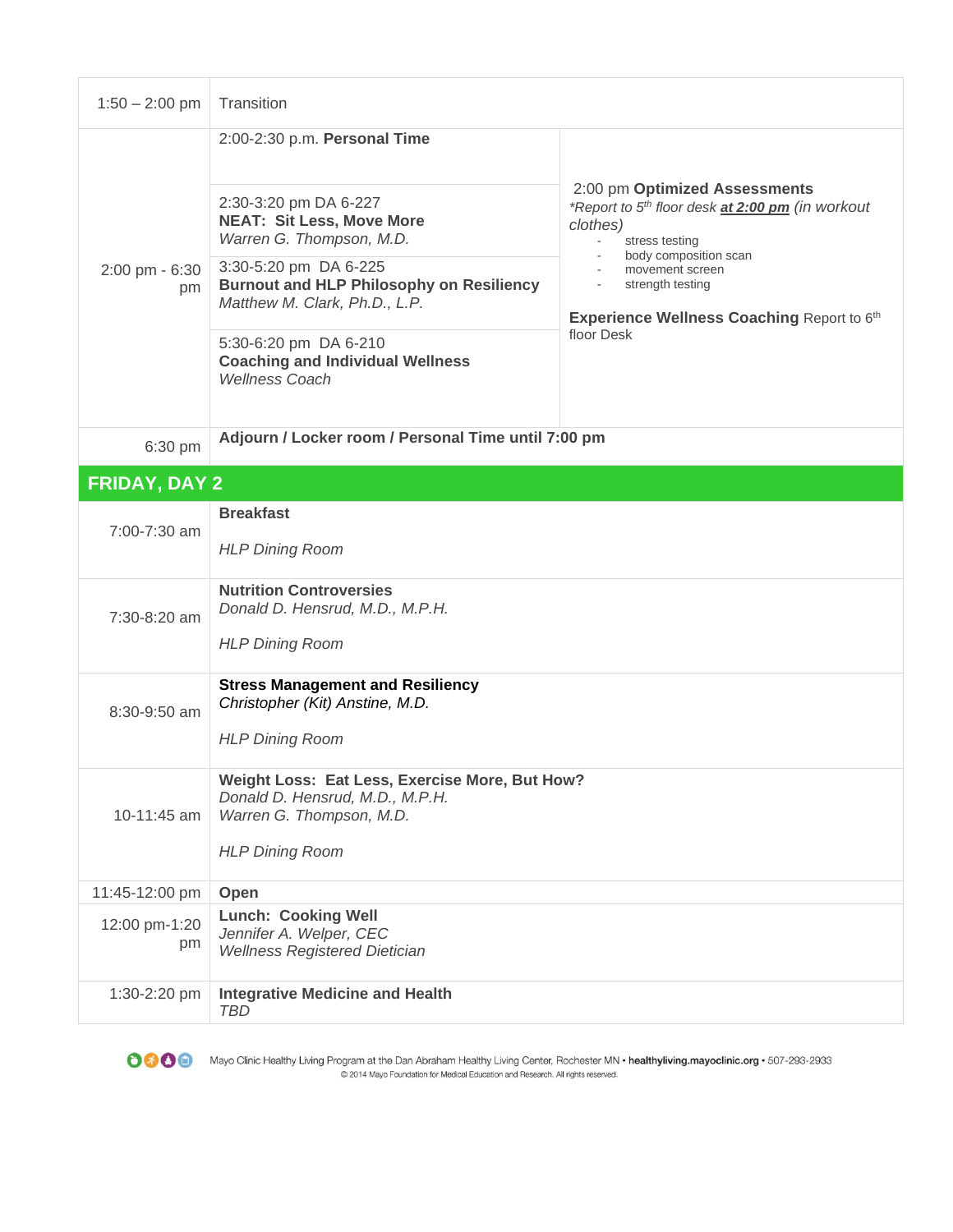|                          | <b>HLP Dining Room</b>                                                                                                                                                                                  |
|--------------------------|---------------------------------------------------------------------------------------------------------------------------------------------------------------------------------------------------------|
| 2:30-4:20 pm             | HLP Physical Activity Philosophy and Practice (wear workout clothes)<br>Warren G. Thompson, M.D.<br><b>Wellness Exercise Specialist</b><br><b>Wellness Physical Therapist</b><br><b>HLP Dining Room</b> |
| 4:30-5:20 pm<br>DA 6-224 | Yoga<br>Chris M. Armstrong, RYT 500                                                                                                                                                                     |
| 5:30 pm                  | Adjourn / Locker room / Personal Time                                                                                                                                                                   |

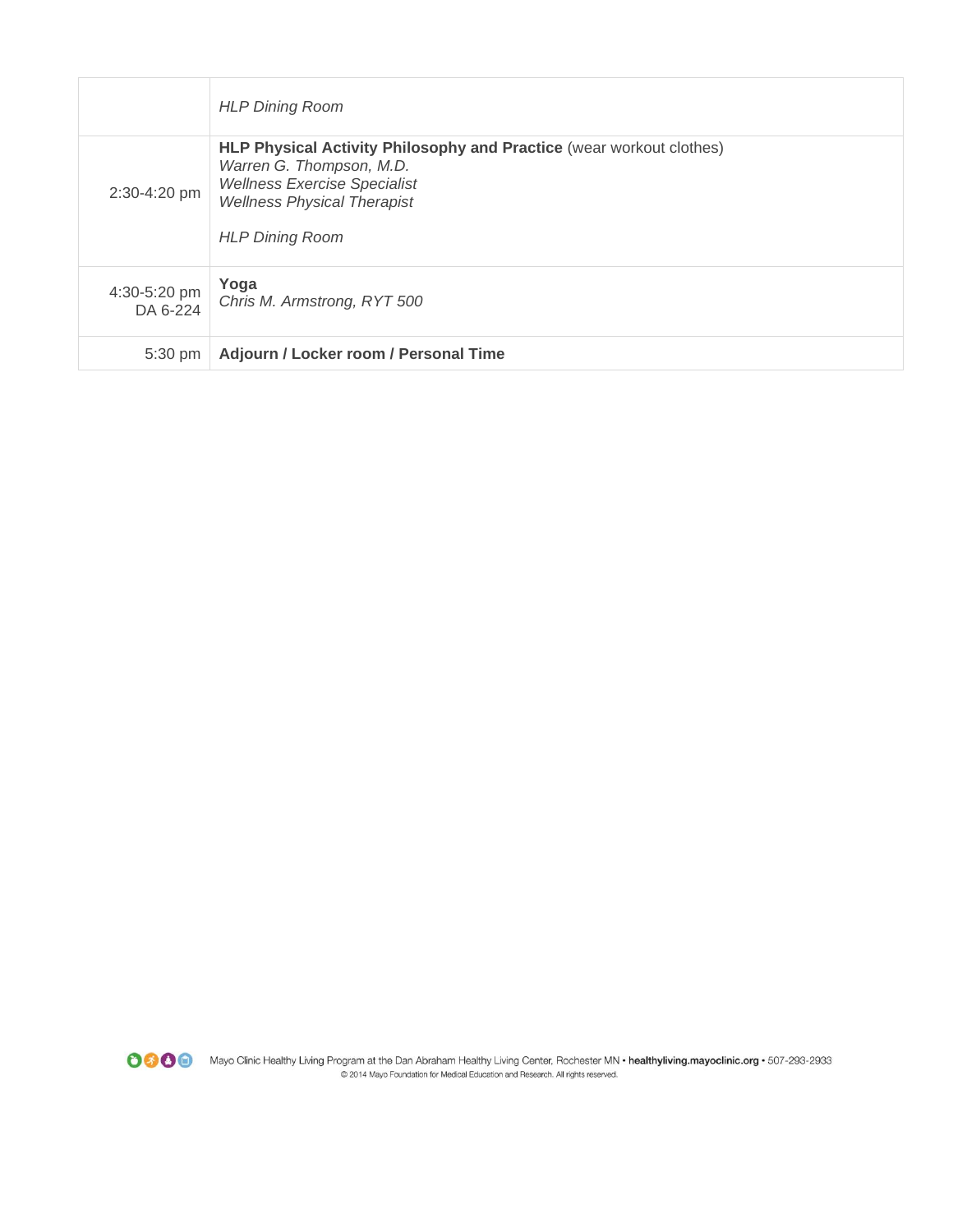| <b>SATURDAY, DAY 3</b> |                                                                                                                                                                                 |                                                                                |                                                                                       |  |  |
|------------------------|---------------------------------------------------------------------------------------------------------------------------------------------------------------------------------|--------------------------------------------------------------------------------|---------------------------------------------------------------------------------------|--|--|
| 7:00-7:20 am           | <b>Breakfast</b><br><b>HLP Dining Room</b>                                                                                                                                      |                                                                                |                                                                                       |  |  |
| 7:30-8:20 am           | <b>Tools and Tracking</b><br>Thom M. Rieck, Wellness Exercise Specialist<br><b>Wellness Registered Dietician</b><br><b>HLP Dining Room</b>                                      |                                                                                |                                                                                       |  |  |
| 8:30-9:05 am           | <b>Debriefing Wellness Coaching</b><br><b>Wellness Coach</b><br><b>HLP Dining Room</b>                                                                                          |                                                                                |                                                                                       |  |  |
| <b>BREAKOUTS</b>       | <b>Tracks 1-5</b>                                                                                                                                                               | Tracks 6-10                                                                    | <b>Tracks 11-15</b>                                                                   |  |  |
| 9:20-10:10 am          | <b>Experience Wellness</b><br>Coaching<br>Report to 6 <sup>th</sup> floor Desk                                                                                                  | Elective (see below)                                                           | Elective (see below)                                                                  |  |  |
| 10:20-11:10 am         | Elective (see below)<br>On first day, make their<br>selections and would be<br>scheduled by the desk                                                                            | <b>Experience Wellness</b><br>Coaching<br>Report to 6 <sup>th</sup> floor Desk | Elective (see below)                                                                  |  |  |
| 11:20 am-12:10 pm      | Elective (see below)                                                                                                                                                            | Elective (see below)                                                           | <b>Experience Wellness</b><br><b>Coaching</b><br>Report to 6 <sup>th</sup> floor Desk |  |  |
|                        |                                                                                                                                                                                 |                                                                                |                                                                                       |  |  |
| 12:10-12:50 p.m.       | Lunch / Locker room / Personal Time                                                                                                                                             |                                                                                |                                                                                       |  |  |
| 12:50-1:50 pm          | <b>Social Support &amp; Social Networks</b><br>Matthew M. Clark, Ph.D., L.P.<br><b>HLP Dining Room</b>                                                                          |                                                                                |                                                                                       |  |  |
| 1:50-2:25 pm           | <b>Making Wellness Work for You and Your Patients</b><br>Matthew M. Clark, Ph.D., L.P.<br>Donald D. Hensrud, M.D., M.P.H,<br>Warren G. Thompson, M.D.<br><b>HLP Dining Room</b> |                                                                                |                                                                                       |  |  |
| $2:25$ pm              | Adjourn / Locker room / Personal Time                                                                                                                                           |                                                                                |                                                                                       |  |  |

\*Available Electives include (sign up on site):



OCO Mayo Clinic Healthy Living Program at the Dan Abraham Healthy Living Center, Rochester MN · healthyliving.mayoclinic.org · 507-293-2933